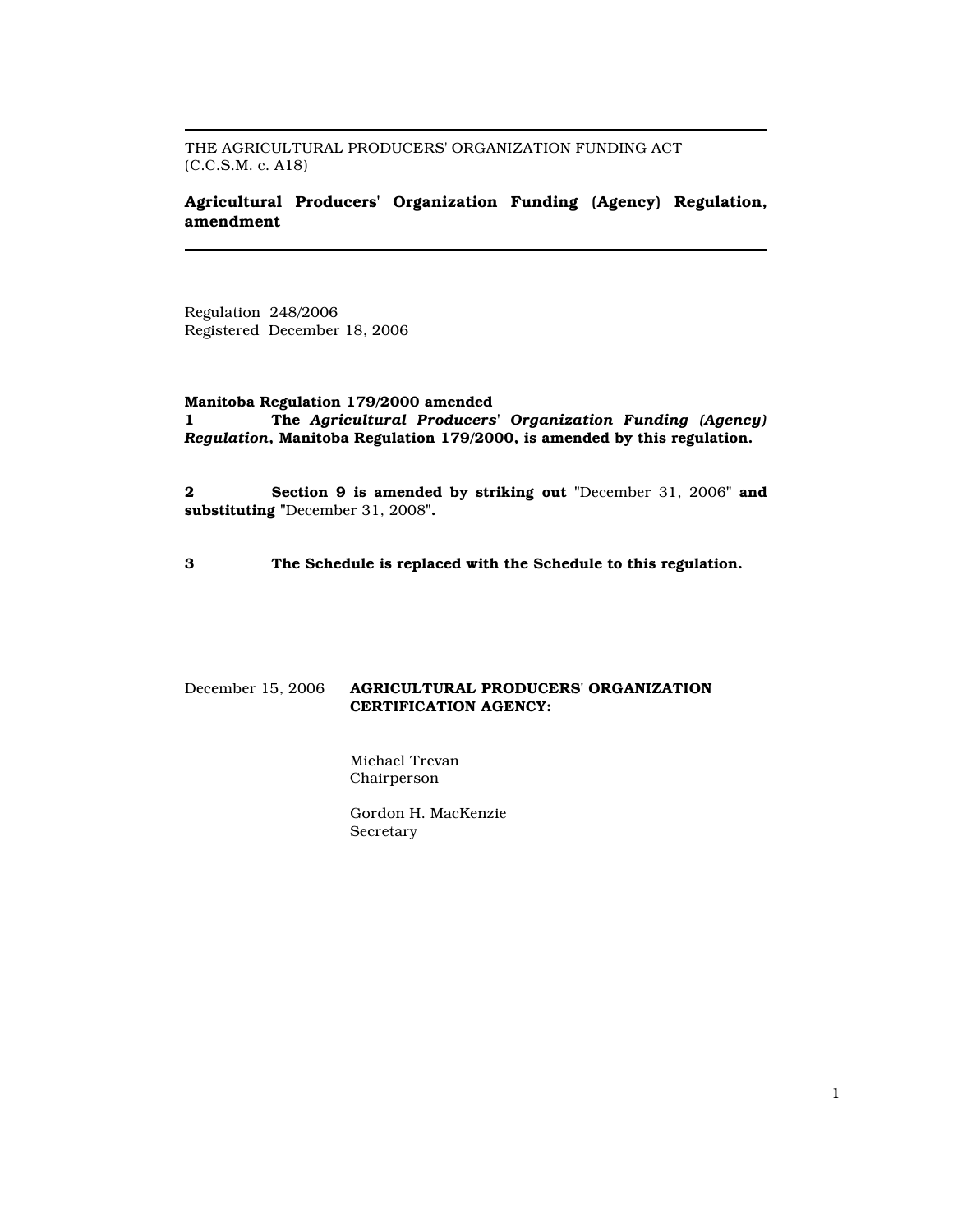### **SCHEDULE** (Subsection 3(1))

## DESIGNATED PURCHASERS

ADM Agri-Industries Ltd. Agassiz Feeds Ltd. AgPro Grain AgPro Grain Inc. AgPro Grain Management Services Agricore Ltd. Agricore United Agricore United Special Crops Agri-Tel Grain Limited Arborg Feeds Limited Associated Proteins LP BARI Canada Inc. Berdex Canada Ltd. Bison Commodities Brett-Young Seeds Bunge Canada Burch Seeds Ltd. Canbra Foods Can-Oat Group Inc. Can-Oat Milling Products Inc. Cargill Animal Nutrition Cargill Incorporated Cargill Limited Cloutier Agra Seeds Ltd. ConAgra Grain, Canada ConAgra Limited Co-op Feeds Dairy Farmers of Manitoba Delmar Commodities Ltd. Demeter Agro Dominion Malting Limited, Canada Duncan Seeds East-Man Feeds Emerson Milling Inc. EXP Feeds Inc. Farmers Feeds Ltd. Federated Co-operatives Limited Feed Max Corp. Feed-Rite Finora Canada Ltd. Global Grain Canada Hart Feeds Ltd. Horizon Agro Inc. James Richardson & Sons, Limited Johnson Seeds Ltd.